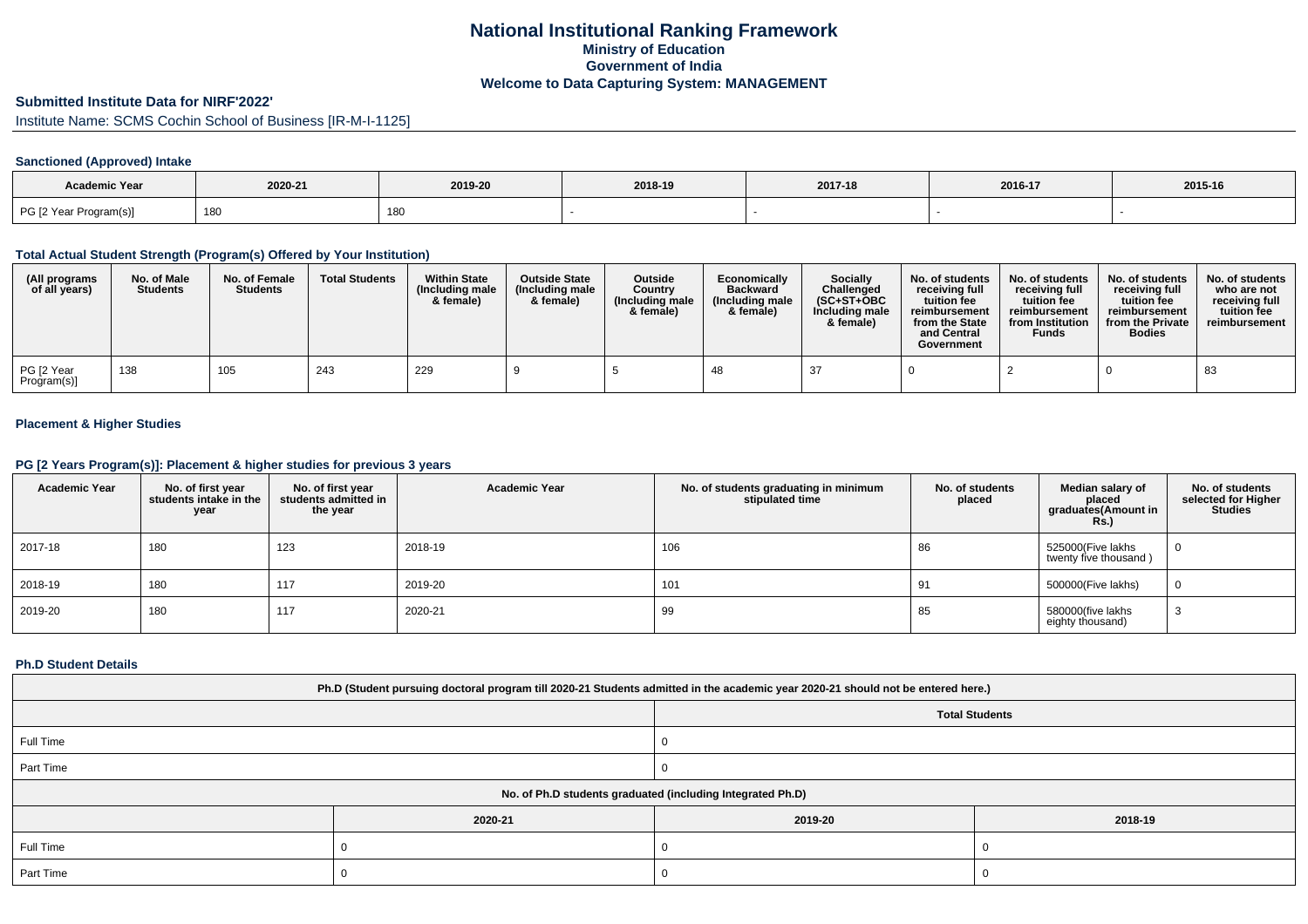#### **Financial Resources: Utilised Amount for the Capital expenditure for previous 3 years**

| Academic Year                                                                                                                                                                  | 2020-21                                                                | 2019-20                                                                        | 2018-19                                                                     |  |  |  |  |  |  |
|--------------------------------------------------------------------------------------------------------------------------------------------------------------------------------|------------------------------------------------------------------------|--------------------------------------------------------------------------------|-----------------------------------------------------------------------------|--|--|--|--|--|--|
|                                                                                                                                                                                | <b>Utilised Amount</b>                                                 | <b>Utilised Amount</b>                                                         | <b>Utilised Amount</b>                                                      |  |  |  |  |  |  |
| Annual Capital Expenditure on Academic Activities and Resources (excluding expenditure on buildings)                                                                           |                                                                        |                                                                                |                                                                             |  |  |  |  |  |  |
| Library (Books, Journals and e-Resources only)                                                                                                                                 | 737075 (Seven lakhs thirty seven thousand seventy five)                | 451834 (Four lakhs fifty one thousand eight hundred and thirty<br>four)        | 555791 (Five lakhs fifty five thousand seven hundred and<br>ninety one)     |  |  |  |  |  |  |
| Expenditure on setting up/upgradation of laboratory                                                                                                                            | 377580 (Three lakhs seventy seven thousand five hundred and<br>eighty) | 2447067 (Twenty four lakhs forty seven thousand sixty seven)                   | 1551384 (Fifteen lakhs fifty one thousand three hundred and<br>eighty four) |  |  |  |  |  |  |
| Other expenditure on creation of Capital Assets (For setting up<br>classrooms, seminar hall, conference hall, library excluding<br>expenditure on Land , Building, Roads etc.) | 3262240 (Thirty two lakhs sixty two thousand two hundred and<br>forty) | 4399154 (Forty three lakhs ninety nine thousand one hundred<br>and fifty four) | 5246078 (Fifty two lakhs forty six thousand seventy eight)                  |  |  |  |  |  |  |

### **Financial Resources: Utilised Amount for the Operational expenditure for previous 3 years**

| <b>Academic Year</b>                                                                                                              | 2020-21                                                       | 2019-20                                                   | 2018-19                                                      |  |  |  |  |  |  |
|-----------------------------------------------------------------------------------------------------------------------------------|---------------------------------------------------------------|-----------------------------------------------------------|--------------------------------------------------------------|--|--|--|--|--|--|
|                                                                                                                                   | <b>Utilised Amount</b>                                        | <b>Utilised Amount</b>                                    | <b>Utilised Amount</b>                                       |  |  |  |  |  |  |
|                                                                                                                                   | <b>Annual Operational Expenditure</b>                         |                                                           |                                                              |  |  |  |  |  |  |
| Salaries (Teaching and Non Teaching staff)                                                                                        | 44799608 (Four crore forty seven lakhs ninety nine thousand   | 46184068 (Four crore sixty one lakhs eighty four thousand | 44923590 (Four crore forty nine lakhs twenty three thousand  |  |  |  |  |  |  |
|                                                                                                                                   | six hundred and eight)                                        | sixty eight)                                              | five hundred and ninety)                                     |  |  |  |  |  |  |
| Maintenance of Academic Infrastructure or consumables and                                                                         | 59813285 (Five crore ninety eight lakhs thirteen thousand two | 30196588 (Three crore one lakh ninety six thousand five   | 44828460 (Four crore forty eight lakhs twenty eight thousand |  |  |  |  |  |  |
| other running expenditures(excluding maintenance of hostels<br>and allied services, rent of the building, depreciation cost, etc) | hundred and eighty five)                                      | hundred and eighty eight)                                 | four hundred and sixty)                                      |  |  |  |  |  |  |
| Seminars/Conferences/Workshops                                                                                                    | 127235 (One lakh twenty seven thousand two hundred and        | 4976838 (Fourty nine lakhs seventy six thousand eight     | 6507422 (Sixty five lakhs seven thousand four hundred and    |  |  |  |  |  |  |
|                                                                                                                                   | thirty five)                                                  | hundred and thirty eight)                                 | twenty two)                                                  |  |  |  |  |  |  |

### **Sponsored Research Details**

| <b>Financial Year</b>                    | 2020-21 | 2019-20                         | 2018-19                        |
|------------------------------------------|---------|---------------------------------|--------------------------------|
| Total no. of Sponsored Projects          |         |                                 |                                |
| Total no. of Funding Agencies            |         |                                 |                                |
| Total Amount Received (Amount in Rupees) |         | 594000                          | 486000                         |
| Amount Received in Words                 | Zero    | Five lakhs ninety four thousand | Four lakhs eighty six thousand |

## **Consultancy Project Details**

| <b>Financial Year</b>                    | 2020-21                                                    | 2019-20                                                    | 2018-19                 |
|------------------------------------------|------------------------------------------------------------|------------------------------------------------------------|-------------------------|
| Total no. of Consultancy Projects        |                                                            |                                                            |                         |
| Total no. of Client Organizations        |                                                            |                                                            |                         |
| Total Amount Received (Amount in Rupees) | 224446                                                     | 981199                                                     | 150000                  |
| Amount Received in Words                 | Two lakhs twenty four thousand four hundred and fourty six | Nine lakhs eighty one thousand one hundred and ninety nine | One lakh fifty thousand |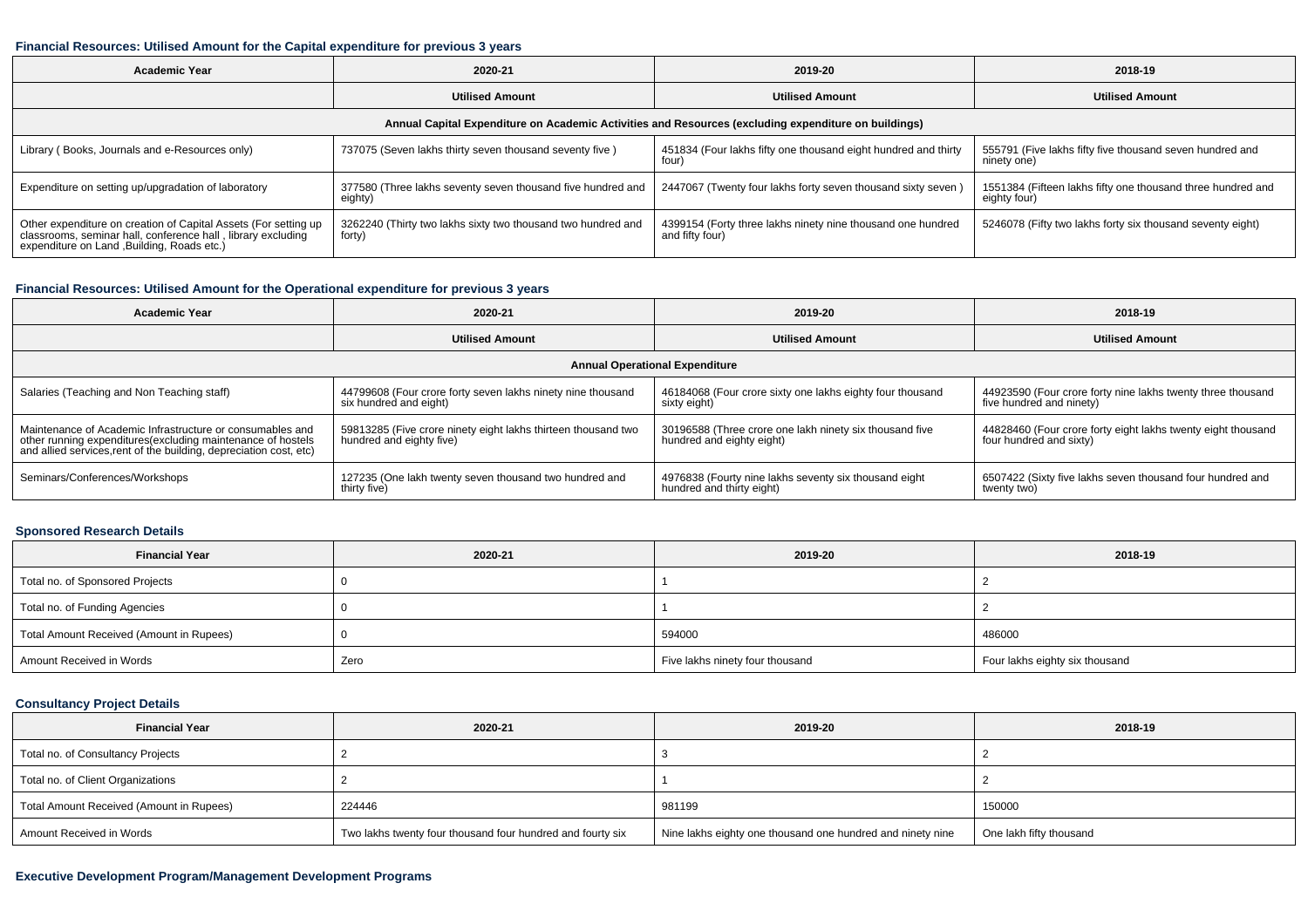| <b>Financial Year</b>                                                             | 2020-21              | 2019-20                 | 2018-19                                         |
|-----------------------------------------------------------------------------------|----------------------|-------------------------|-------------------------------------------------|
| Total no. of Executive Development Programs/ Management<br>Development Programs   |                      |                         |                                                 |
| Total no. of Participants                                                         | 70                   | 113                     | <b>250</b>                                      |
| Total Annual Earnings (Amount in Rupees)(Excluding Lodging<br>& Boarding Charges) | 34000                | 410000                  | 1535900                                         |
| Total Annual Earnings in Words                                                    | Thirty four thousand | Four lakhs ten thousand | Fifteen lakhs thirty five thousand nine hundred |

## **PCS Facilities: Facilities of physically challenged students**

| 1. Do your institution buildings have Lifts/Ramps?                                                                                                         | Yes, more than 80% of the buildings |
|------------------------------------------------------------------------------------------------------------------------------------------------------------|-------------------------------------|
| 2. Do your institution have provision for walking aids, including wheelchairs and transportation from one building to another for<br>handicapped students? | Yes                                 |
| 3. Do your institution buildings have specially designed toilets for handicapped students?                                                                 | Yes, less than 40% of the buildings |

## **Faculty Details**

| Srno           | <b>Name</b>                        | Age | Designation                                         | Gender | Qualification | <b>Experience (In</b><br>Months) | <b>Currently working</b><br>with institution? | <b>Joining Date</b> | <b>Leaving Date</b>      | <b>Association type</b> |
|----------------|------------------------------------|-----|-----------------------------------------------------|--------|---------------|----------------------------------|-----------------------------------------------|---------------------|--------------------------|-------------------------|
|                | PRIYA<br>JAGADEESH                 | 35  | <b>Assistant Professor</b>                          | Female | <b>LLM</b>    | 128                              | No                                            | 04-01-2021          | 17-07-2021               | Regular                 |
| $\overline{2}$ | <b>RADHA</b><br><b>THEVANNOOR</b>  | 54  | Dean / Principal /<br>Director / Vice<br>Chancellor | Female | Ph.D          | 360                              | Yes                                           | 01-07-2019          | $\mathbf{u}$             | Regular                 |
| 3              | <b>POORNIMA</b><br>NARAYANAN       | 50  | Professor                                           | Female | Ph.D          | 216                              | Yes                                           | 01-02-2021          | $\overline{\phantom{a}}$ | Regular                 |
| $\overline{4}$ | PRAMOD <sub>P</sub><br>THEVANNOOR  | 52  | Professor                                           | Male   | <b>MBA</b>    | 348                              | Yes                                           | 24-05-1991          | $\sim$                   | Regular                 |
| 5              | <b>INDU NAIR</b>                   | 50  | Professor                                           | Female | Ph.D          | 348                              | Yes                                           | 13-02-1995          | $\mathbf{u}$             | Regular                 |
| 6              | K J PAULOSE                        | 71  | Dean / Principal /<br>Director / Vice<br>Chancellor | Male   | <b>PGDBM</b>  | 576                              | Yes                                           | 01-10-1994          | $\sim$                   | Adhoc / Contractual     |
| $\overline{7}$ | <b>CHERIAN PETER</b>               | 62  | Professor                                           | Male   | <b>MBA</b>    | 492                              | Yes                                           | 31-10-2016          | $\overline{a}$           | Regular                 |
| 8              | <b>BAIJU</b><br>RADHAKRISHNAN      | 54  | Professor                                           | Male   | Ph.D          | 408                              | Yes                                           | 29-10-2015          | $\overline{\phantom{a}}$ | Regular                 |
| 9              | LISHIN M J                         | 43  | Associate Professor                                 | Female | Ph.D          | 127                              | Yes                                           | 05-02-2018          | $\overline{\phantom{a}}$ | Regular                 |
| 10             | <b>ANJALI A</b>                    | 36  | <b>Assistant Professor</b>                          | Female | M.A           | 132                              | Yes                                           | 14-11-2011          | $\overline{\phantom{a}}$ | Regular                 |
| 11             | <b>JISHA J</b>                     | 43  | <b>Assistant Professor</b>                          | Female | <b>MBA</b>    | 140                              | Yes                                           | 07-02-2012          | $\overline{\phantom{a}}$ | Regular                 |
| 12             | SHEENA K                           | 47  | <b>Assistant Professor</b>                          | Female | Ph.D          | 174                              | Yes                                           | 14-09-2015          | $\mathbf{u}$             | Regular                 |
| 13             | CHERIAN<br>VARGHESE                | 66  | Professor                                           | Male   | M.COM         | 473                              | Yes                                           | 06-09-2017          | $\mathbf{u}$             | Regular                 |
| 14             | <b>FILOMINA P</b><br><b>GEORGE</b> | 66  | Dean / Principal /<br>Director / Vice<br>Chancellor | Female | Ph.D          | 504                              | Yes                                           | 01-03-1996          | $\mathbf{u}$             | Regular                 |
| 15             | <b>SUDHEER</b><br>SUDHAKARAN       | 56  | Associate Professor                                 | Male   | <b>MBA</b>    | 315                              | Yes                                           | 24-12-2008          | --                       | Regular                 |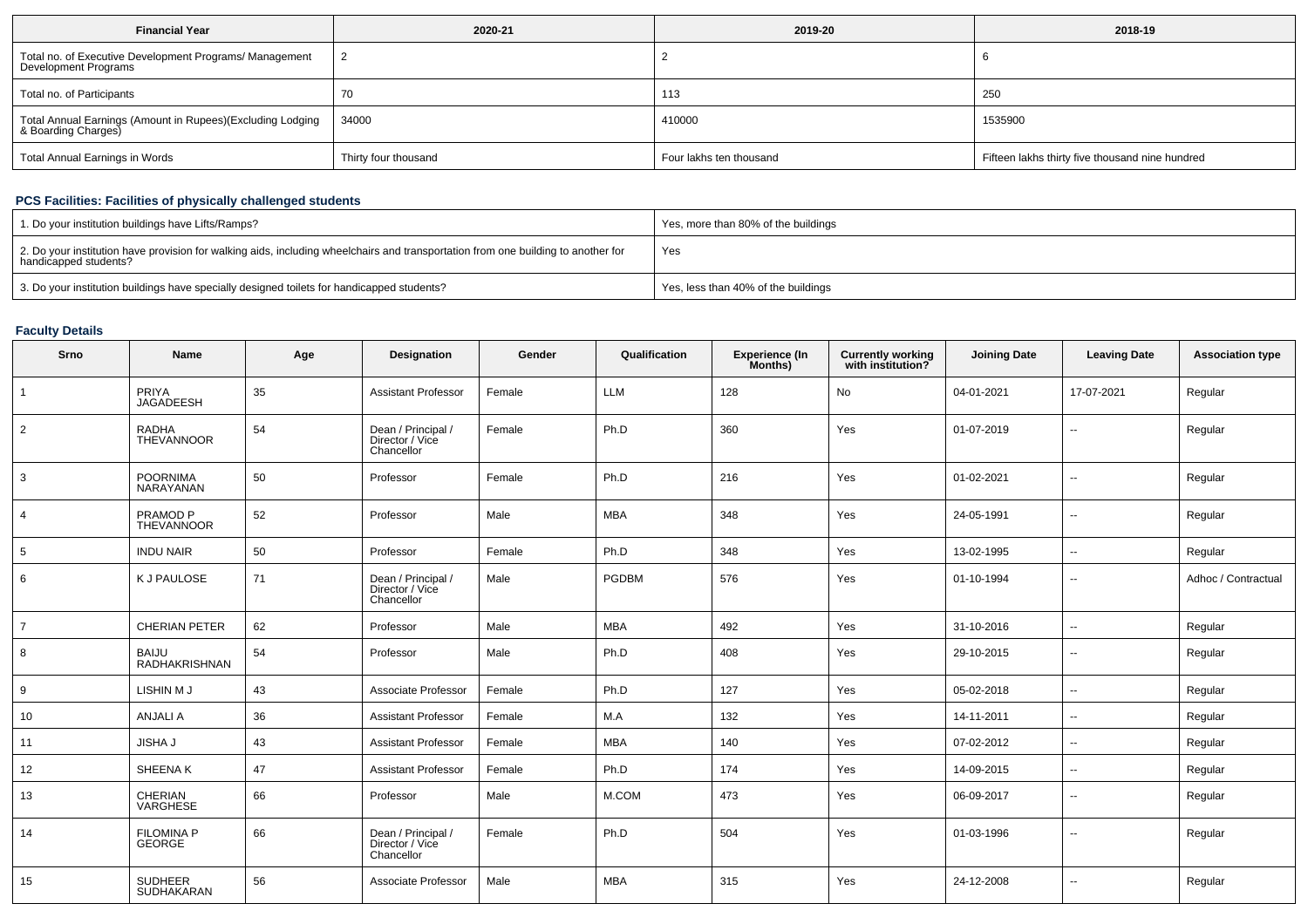| 16 | MINI KUZHUVELIL                 | 52 | Associate Professor                                 | Female | C.W.A.        | 259 | Yes           | 23-02-2004 | $\overline{\phantom{a}}$ | Regular |
|----|---------------------------------|----|-----------------------------------------------------|--------|---------------|-----|---------------|------------|--------------------------|---------|
| 17 | <b>JOBY JOY</b>                 | 42 | <b>Assistant Professor</b>                          | Female | Ph.D          | 217 | Yes           | 07-09-2009 | ⊷.                       | Regular |
| 18 | S GOPAKUMAR                     | 66 | Professor                                           | Male   | <b>B.Tech</b> | 456 | Yes           | 02-07-2018 | $\overline{a}$           | Regular |
| 19 | ANIL KUMAR K                    | 58 | Professor                                           | Male   | Ph.D          | 396 | Yes           | 01-07-2019 | --                       | Regular |
| 20 | <b>MEERAMS</b>                  | 35 | <b>Assistant Professor</b>                          | Female | Ph.D          | 118 | Yes           | 01-08-2019 |                          | Regular |
| 21 | <b>BIJITH GEORGE</b><br>ABRAHAM | 36 | <b>Assistant Professor</b>                          | Male   | Ph.D          | 156 | No            | 17-07-2017 | 11-02-2021               | Regular |
| 22 | MARIAKUTTY<br><b>VARKEY</b>     | 65 | Professor                                           | Female | MBA           | 454 | No            | 21-08-2006 | 05-06-2020               | Regular |
| 23 | PRADEEP K V                     | 40 | <b>Assistant Professor</b>                          | Male   | <b>MBA</b>    | 180 | No            | 23-05-2016 | 23-12-2021               | Regular |
| 24 | PRAVEEN<br>MADHAVAN             | 40 | <b>Assistant Professor</b>                          | Male   | MBA           | 202 | No            | 01-07-2015 | 23-12-2021               | Regular |
| 25 | PRIYA <sub>S</sub>              | 42 | <b>Assistant Professor</b>                          | Female | <b>MBA</b>    | 138 | No            | 02-07-2018 | 30-11-2021               | Regular |
| 26 | <b>JOSE MAMMAN</b>              | 35 | Associate Professor                                 | Male   | Ph.D          | 120 | No            | 01-08-2019 | 31-12-2020               | Regular |
| 27 | <b>CHHAVI RATHI</b>             | 40 | Associate Professor                                 | Female | <b>PGDBA</b>  | 162 | No            | 19-09-2019 | 11-06-2020               | Regular |
| 28 | <b>SIMMY KURIAN</b>             | 43 | Associate Professor                                 | Female | Ph.D          | 156 | No            | 11-11-2019 | 21-10-2021               | Regular |
| 29 | <b>MANJU M</b>                  | 48 | <b>Assistant Professor</b>                          | Female | <b>MTE</b>    | 204 | No            | 10-07-2019 | 23-12-2021               | Regular |
| 30 | DIVYA MO                        | 40 | <b>Assistant Professor</b>                          | Female | <b>MCA</b>    | 182 | No            | 01-08-2019 | 05-10-2021               | Regular |
| 31 | <b>MOHAN B</b>                  | 57 | Associate Professor                                 | Male   | Ph.D          | 324 | No            | 01-09-2015 | 23-12-2019               | Regular |
| 32 | RADHAKRISHNAN<br><b>NAIR</b>    | 75 | Professor                                           | Male   | Ph.D          | 120 | No            | 15-10-2004 | 31-12-2019               | Regular |
| 33 | SREEDEVI V                      | 41 | Associate Professor                                 | Female | Ph.D          | 12  | No            | 04-11-2019 | 25-12-2019               | Regular |
| 34 | SREEKUMAR<br>PILLAI             | 62 | Professor                                           | Male   | MBA           | 288 | No            | 15-08-2008 | 02-11-2018               | Regular |
| 35 | <b>JUSTIN JOY</b>               | 42 | <b>Assistant Professor</b>                          | Male   | M.Tech        | 120 | No            | 04-07-2011 | 08-08-2019               | Regular |
| 36 | <b>BINDU K NAMBIAR</b>          | 45 | Associate Professor                                 | Female | Ph.D          | 48  | No            | 18-07-2008 | 12-07-2019               | Regular |
| 37 | <b>MADHUP</b>                   | 54 | Professor                                           | Male   | Ph.D          | 72  | No            | 08-06-2016 | 30-06-2019               | Regular |
| 38 | C N NARAYANA                    | 56 | Dean / Principal /<br>Director / Vice<br>Chancellor | Male   | Ph.D          | 296 | No            | 20-07-2018 | 06-06-2019               | Regular |
| 39 | <b>DEEPPA</b>                   | 43 | Assistant Professor                                 | Female | <b>MBA</b>    | 78  | $\mathsf{No}$ | 18-07-2017 | 15-05-2019               | Regular |
| 40 | GEETHU M JOSE                   | 29 | <b>Assistant Professor</b>                          | Female | Ph.D          | 76  | No            | 01-02-2021 | 01-04-2021               | Regular |
| 41 | <b>LEENA FRANCIS</b>            | 35 | Assistant Professor                                 | Female | Ph.D          | 91  | Yes           | 11-10-2021 | Ξ.                       | Regular |
| 42 | ANSHO<br>KURIAKOSE              | 40 | <b>Assistant Professor</b>                          | Male   | <b>MBA</b>    | 204 | Yes           | 06-09-2021 | $\sim$                   | Regular |
| 43 | AJITH SUNDARAM                  | 32 | Assistant Professor                                 | Male   | Ph.D          | 137 | Yes           | 27-10-2021 | $\overline{\phantom{a}}$ | Regular |
| 44 | DEVIKA S                        | 30 | <b>Assistant Professor</b>                          | Female | Ph.D          | 36  | Yes           | 01-11-2021 | $\overline{\phantom{a}}$ | Regular |
| 45 | JOSEPH P<br>GEORGE              | 51 | Associate Professor                                 | Male   | Ph.D          | 276 | Yes           | 16-12-2021 | --                       | Regular |